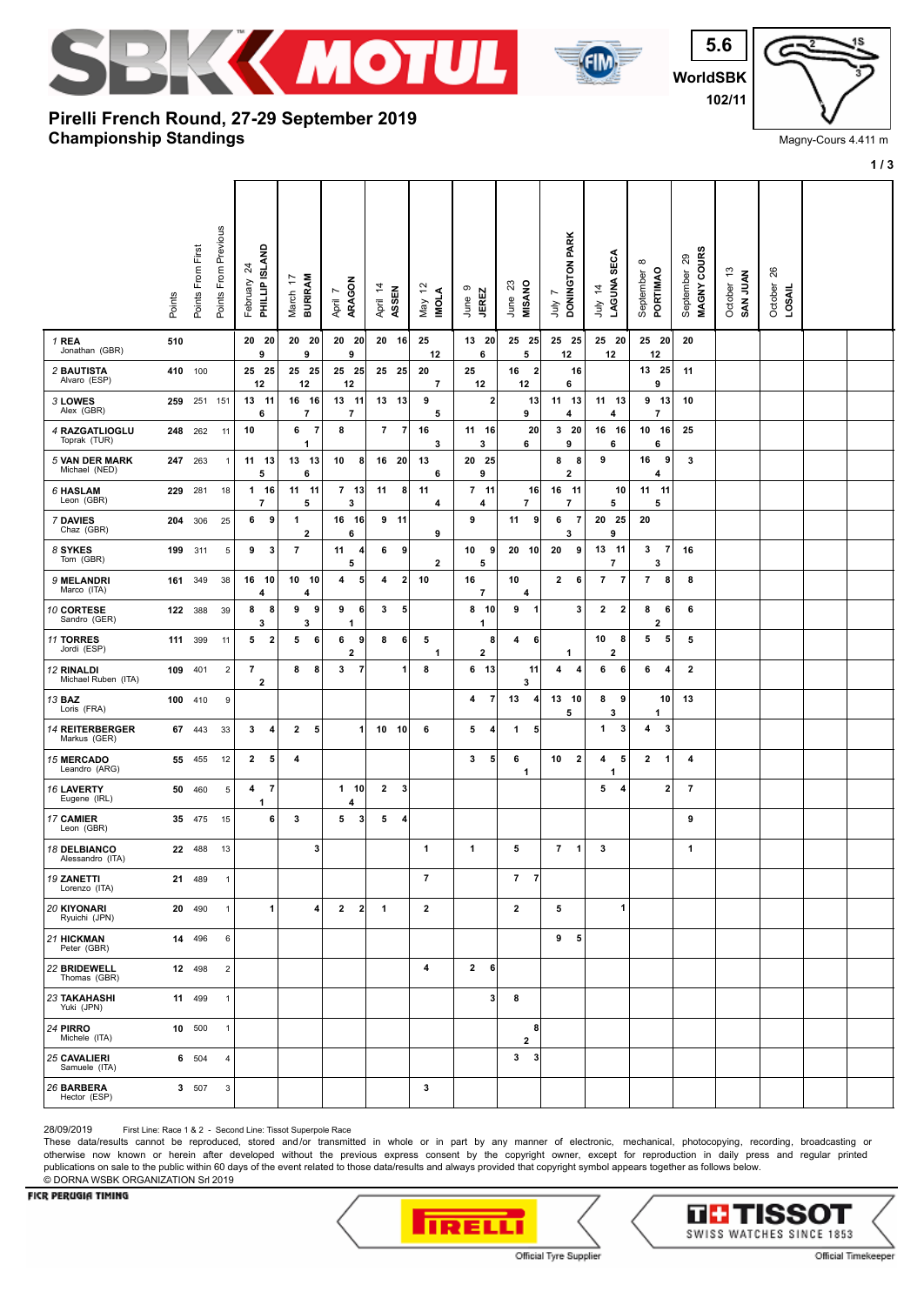





## **Championship Standings Pirelli French Round, 27-29 September 2019**

Magny-Cours 4.411 m

**2 / 3**

| Previous<br>From First<br>From<br>Points<br>Points<br>Points      | ≘<br>$\overline{a}$<br>₫<br>Ę<br>r<br>Vien<br>$\overline{ }$<br>≞<br><b>BURIR</b><br>March<br>ne⊒<br>F<br>룵 | <b>SON</b><br>$\dot{z}$<br>ASSEN<br>$\overline{ }$<br>ARA<br>April<br>April | 5,<br>Nay<br><b>I</b> MOL | $\overline{\mathbf{z}}$<br>ಔ<br>თ<br>N<br><b>JERE</b><br>MISA<br>June<br>June | <b>PARK</b><br><b>DONINGTON</b><br>∼<br>ήuι, | <b>SECA</b><br>$\infty$<br>۰<br>ত<br>PORTIMA<br>∢<br>Septemb<br><b>AGUN</b><br>4<br>ήц<br>⊐ | υRS<br>8<br>$\circ$<br>September<br>ပ<br>$\ddot{\tilde{c}}$<br>≸ | ო<br>z<br>$\overline{ }$<br>₹<br>October<br><b>SAN</b> | 26<br>October<br>TOSAIL |  |
|-------------------------------------------------------------------|-------------------------------------------------------------------------------------------------------------|-----------------------------------------------------------------------------|---------------------------|-------------------------------------------------------------------------------|----------------------------------------------|---------------------------------------------------------------------------------------------|------------------------------------------------------------------|--------------------------------------------------------|-------------------------|--|
| <b>27 TAKAHASHI</b><br>509<br>$\overline{2}$<br>1<br>Takumi (JPN) |                                                                                                             |                                                                             |                           |                                                                               |                                              |                                                                                             |                                                                  |                                                        |                         |  |

28/09/2019 First Line: Race 1 & 2 - Second Line: Tissot Superpole Race

These data/results cannot be reproduced, stored and/or transmitted in whole or in part by any manner of electronic, mechanical, photocopying, recording, broadcasting or otherwise now known or herein after developed without the previous express consent by the copyright owner, except for reproduction in daily press and regular printed publications on sale to the public within 60 days of the event related to those data/results and always provided that copyright symbol appears together as follows below. © DORNA WSBK ORGANIZATION Srl 2019

FICR PERUGIA TIMING





Official Tyre Supplier

Official Timekeeper